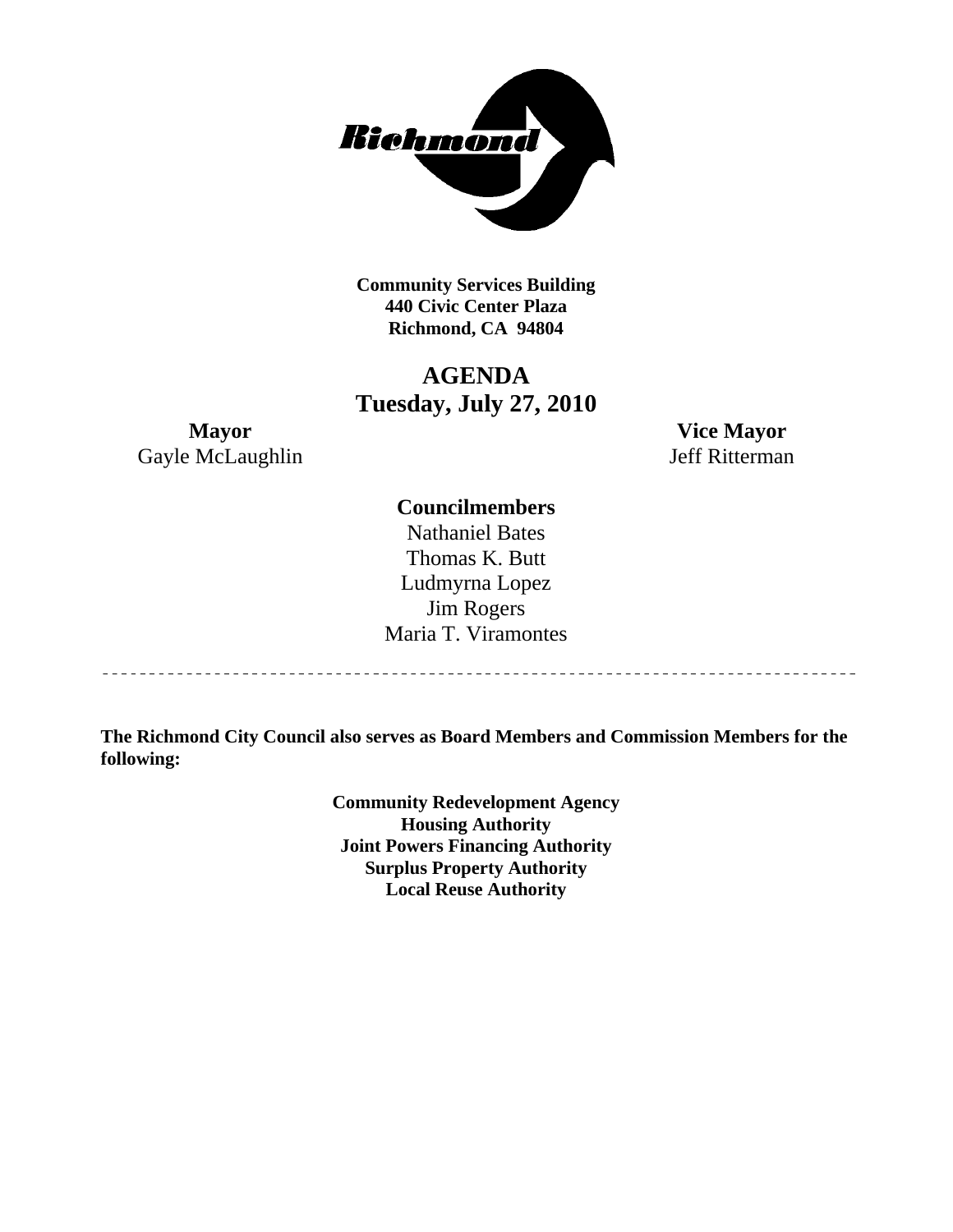# **MEETING PROCEDURES**

The City of Richmond encourages community participation at its City Council meetings and has established procedures that are intended to accommodate public input in a timely and time-sensitive way. As a courtesy to all members of the public who wish to participate in City Council meetings, please observe the following procedures:

**PUBLIC COMMENT ON AGENDA ITEMS:** Anyone who desires to address the City Council on items appearing on the agenda must complete and file a pink speaker's card with the City Clerk **prior** to the City Council's consideration of the item. Once the City Clerk has announced the item and discussion has commenced, no person shall be permitted to speak on the item other than those persons who have submitted their names to the City Clerk. Your name will be called when the item is announced for discussion. **Each speaker will be allowed TWO (2) MINUTES to address the City Council on NON-PUBLIC HEARING items listed on the agenda.** 

**OPEN FORUM FOR PUBLIC COMMENT:** Individuals who would like to address the City Council on matters not listed on the agenda or on **Presentations, Proclamations and Commendations, Report from the City Attorney, or Reports of Officers** may do so under Open Forum. All speakers must complete and file a pink speaker's card with the City Clerk **prior** to the commencement of Open Forum. **The amount of time allotted to individual speakers shall be determined based on the number of persons requesting to speak during this item. The time allocation for each speaker will be as follows: 15 or fewer speakers, a maximum of 2 minutes; 16 to 24 speakers, a maximum of 1 and one-half minutes; and 25 or more speakers, a maximum of 1 minute.** 

### **SPEAKERS ARE REQUESTED TO OCCUPY THE RESERVED SEATS IN THE FRONT ROW BEHIND THE SPEAKER'S PODIUM AS THEIR NAME IS ANNOUNCED BY THE CITY CLERK.**

**CONSENT CALENDAR:** Consent Calendar items are considered routine and will be enacted, approved or adopted by one motion unless a request for removal for discussion or explanation is received from the audience or the City Council. A member of the audience requesting to remove an item from the Consent Calendar must complete and file a speaker's card with the City Clerk **prior to the City Council's consideration of Agenda Review.** An item removed from the Consent Calendar may be placed anywhere on the agenda following the City Council's agenda review.

*The City Council's adopted Rules of Procedure recognize that debate on policy is healthy; debate on personalities is not. The Chairperson has the right and obligation to cut off discussion that is too personal, too loud, or too crude.* 

**\*\*\*\*\*\*\*\*\*\*\*\*\*\*\*\*\*\*\*\*\*\*\*\*\*\*\*\*\*\*\*\*\*\*\*\*\*\*\*\*\*\*\*\*\*\*\*\*\*\*\*\*\*\*\*\*\*\***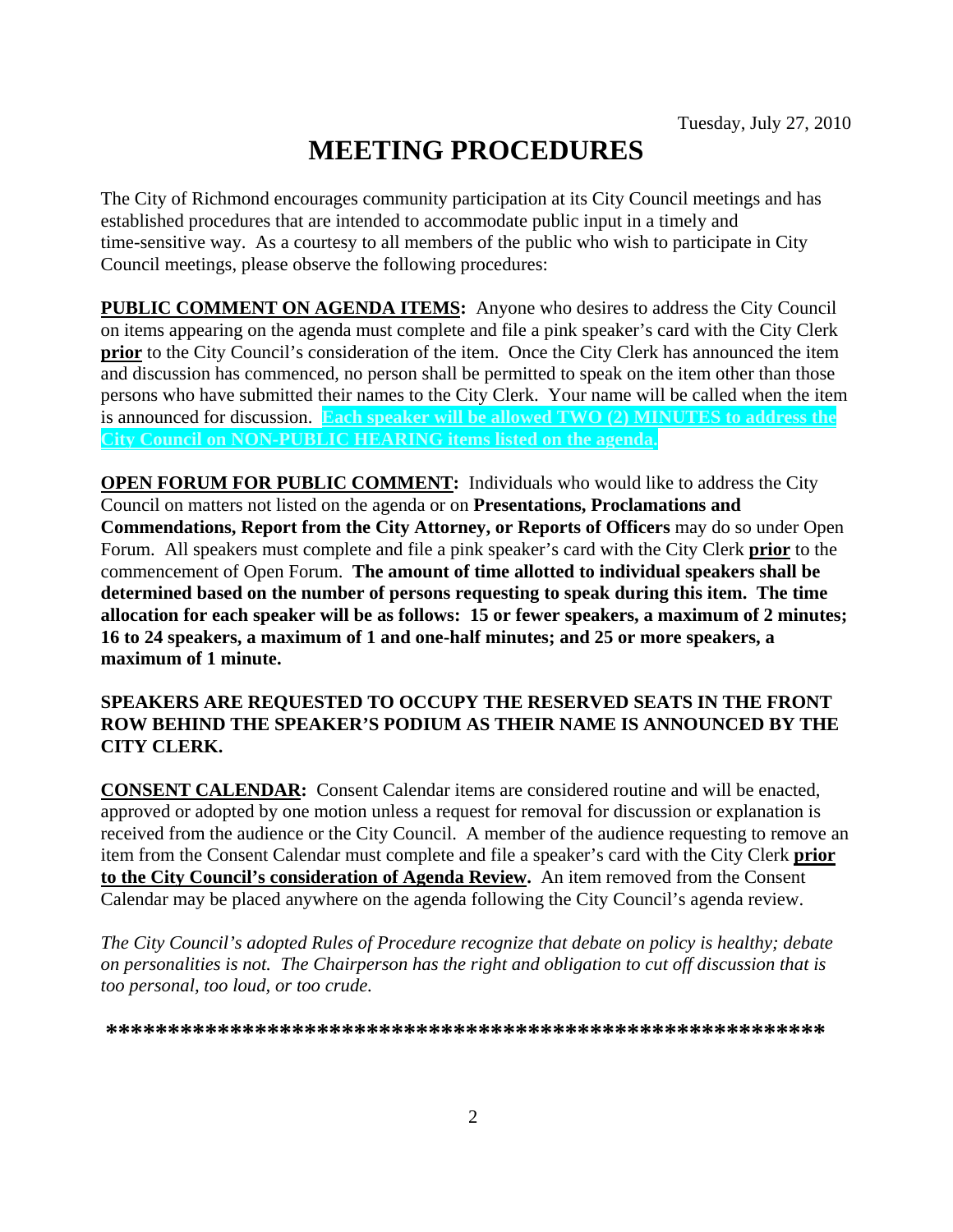# **EVENING OPEN SESSION**

5:00 p.m.

### **A. ROLL CALL**

### **B. PUBLIC COMMENT**

### **C. ADJOURN TO CLOSED SESSION**

### **CLOSED SESSION**

Shimada Room of the Community Services Building

### **A. CITY COUNCIL**

**A-1.** CONFERENCE WITH LEGAL COUNSEL - EXISTING LITIGATION (Subdivision [a] of Government Code Section 54956.9):

Booker vs. City of Richmond

Jenkins vs. City of Richmond

**A-2.** CONFERENCE WITH LEGAL COUNSEL - ANTICIPATED LITIGATION (Significant exposure to litigation pursuant to Subdivision (b) of Government Code Section 54956.9):

One case

**A-3.** CONFERENCE WITH LEGAL COUNSEL - ANTICIPATED LITIGATION (Initiation of litigation pursuant to Subdivision (c) of Government Code Section 54956.9):

Two cases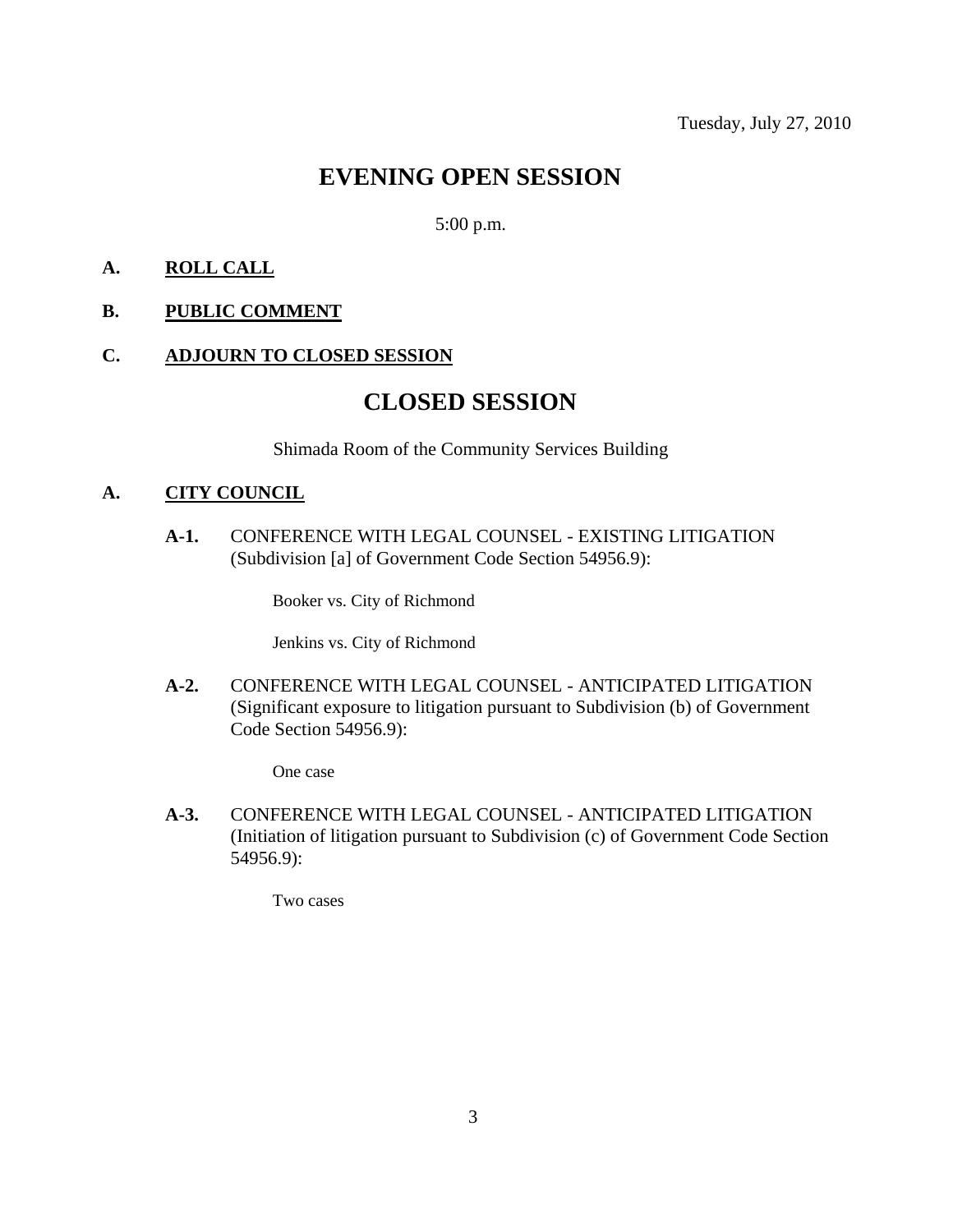## **SPECIAL MEETING OF THE RICHMOND CITY COUNCIL**

6:00 p.m.

### **A. PLEDGE TO THE FLAG**

**B. ROLL CALL**

### **C. PRESENTATIONS, PROCLAMATIONS, AND COMMENDATIONS**

**C-1.** Presentation of the Manager and the Employee of the Year Awards - City Manager's Office (Bill Lindsay 620-6512).

### **D. ADJOURNMENT**

**\*\*\*\*\*\*\*\*\*\*\*\*\*\*\*\*\*\*\*\*\*\*\*\*\*\*\*\*\*\*\*\*\*\*\*\*\*\*\*\*\*\*\*\*\*\*\*\*\*\*\*\*\*\*\*\*\*\*** 

# **SPECIAL MEETING OF THE RICHMOND HOUSING AUTHORITY**

6:25 p.m.

### **A. ROLL CALL**

- **B. STATEMENT OF CONFLICT OF INTEREST**
- **C. OPEN FORUM FOR PUBLIC COMMENT**
- **D. AGENDA REVIEW**

### **E. HOUSING AUTHORITY CONSENT CALENDAR**

**E-1.** ADOPT a resolution authorizing the executive director to execute an Exclusive Negotiating Rights Agreement ("ENRA") and a Predevelopment Cost Sharing Agreement ("PCSA") with the development team of Related of California/Mercy Housing and the Community Housing Development Corporation to become the master developer partner for the Nystrom Village Revitalization Project (This item was reviewed and recommended for approval by the Housing Advisory Commission at its July 12, 2010, meeting) - Richmond Housing Authority (Tim Jones 621-1310/Latan Jones 235-2062).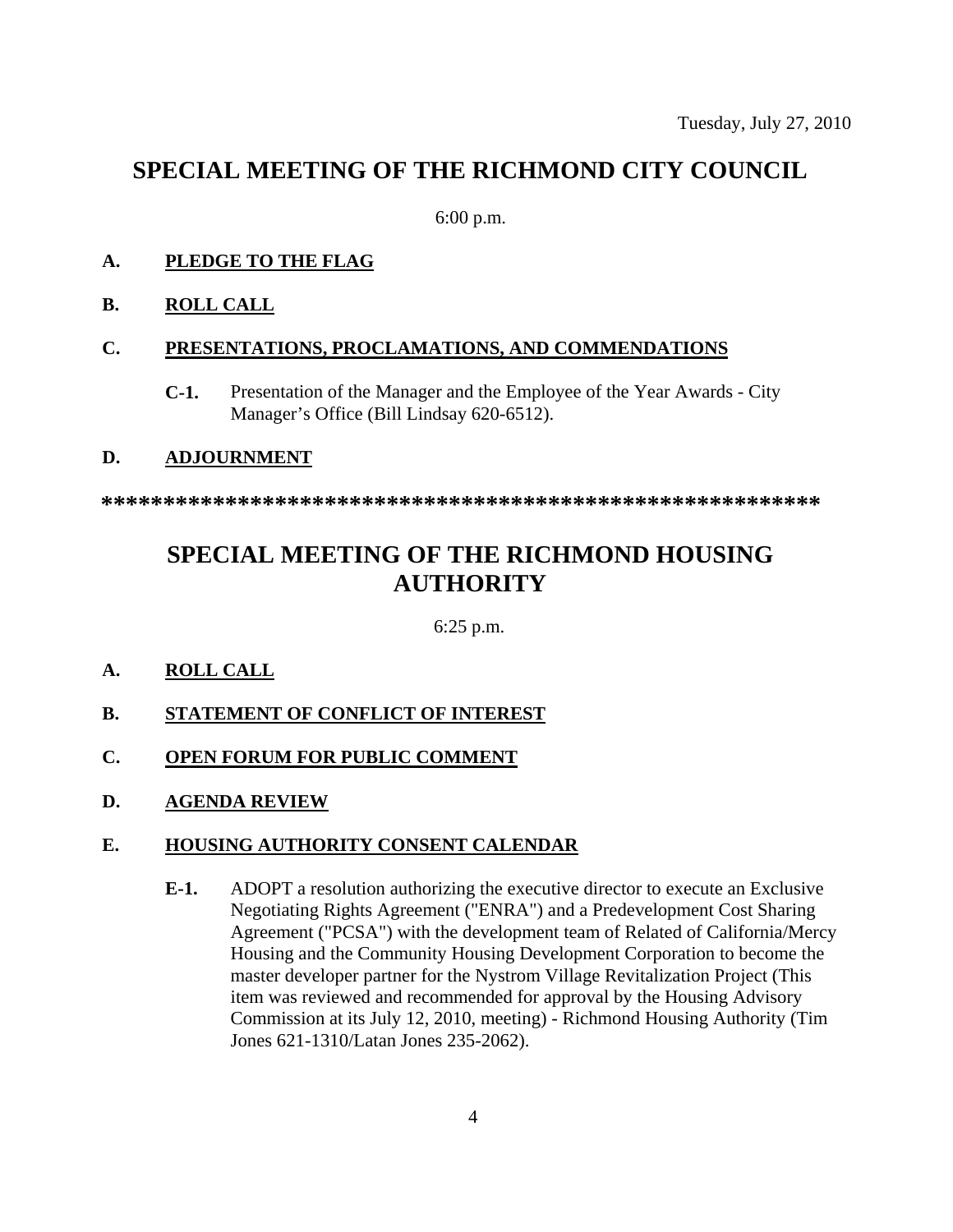Tuesday, July 27, 2010

**E-2.** ADOPT a resolution authorizing the executive director to execute a contract with Eagle Roofing, the successful bidder, to provide re-roofing services at the Triangle Court public housing development at a cost not to exceed \$246,100 (This item was reviewed and recommended for approval by the Finance Committee at its July 16, 2010, meeting) - Richmond Housing Authority (Tim Jones 621-1310).

### **F. ADJOURNMENT**

**\*\*\*\*\*\*\*\*\*\*\*\*\*\*\*\*\*\*\*\*\*\*\*\*\*\*\*\*\*\*\*\*\*\*\*\*\*\*\*\*\*\*\*\*\*\*\*\*\*\*\*\*\*\*\*\*\*\*** 

# **SPECIAL JOINT MEETING OF THE RICHMOND REDEVELOPMENT AGENCY/RICHMOND CITY COUNCIL**

6:30 p.m.

### **A. ROLL CALL**

### **B. STATEMENT OF CONFLICT OF INTEREST**

- **C. OPEN FORUM FOR PUBLIC COMMENT**
- **D. AGENDA REVIEW**

### **E. PRESENTATIONS, PROCLAMATIONS, AND COMMENDATIONS**

- **E-1.** Presentation of a Certificate of Appreciation to Michael Morgan and the Oakland East Bay Symphony for the July 3rd concert in honor of Independence Day - Mayor McLaughlin (620-6502), Vice Mayor Ritterman and Councilmember Bates (620-6581).
- **E-2.** Presentation of certificates honoring Everlasting Construction and Genser & Watkins, LLP as Richmond small businesses for the month of July 2010 - Mayor's Office (Mayor McLaughlin 620-6503).

### **F. REPORT FROM THE CITY ATTORNEY OF FINAL DECISIONS MADE AND NON-CONFIDENTIAL DISCUSSIONS HELD DURING CLOSED SESSION**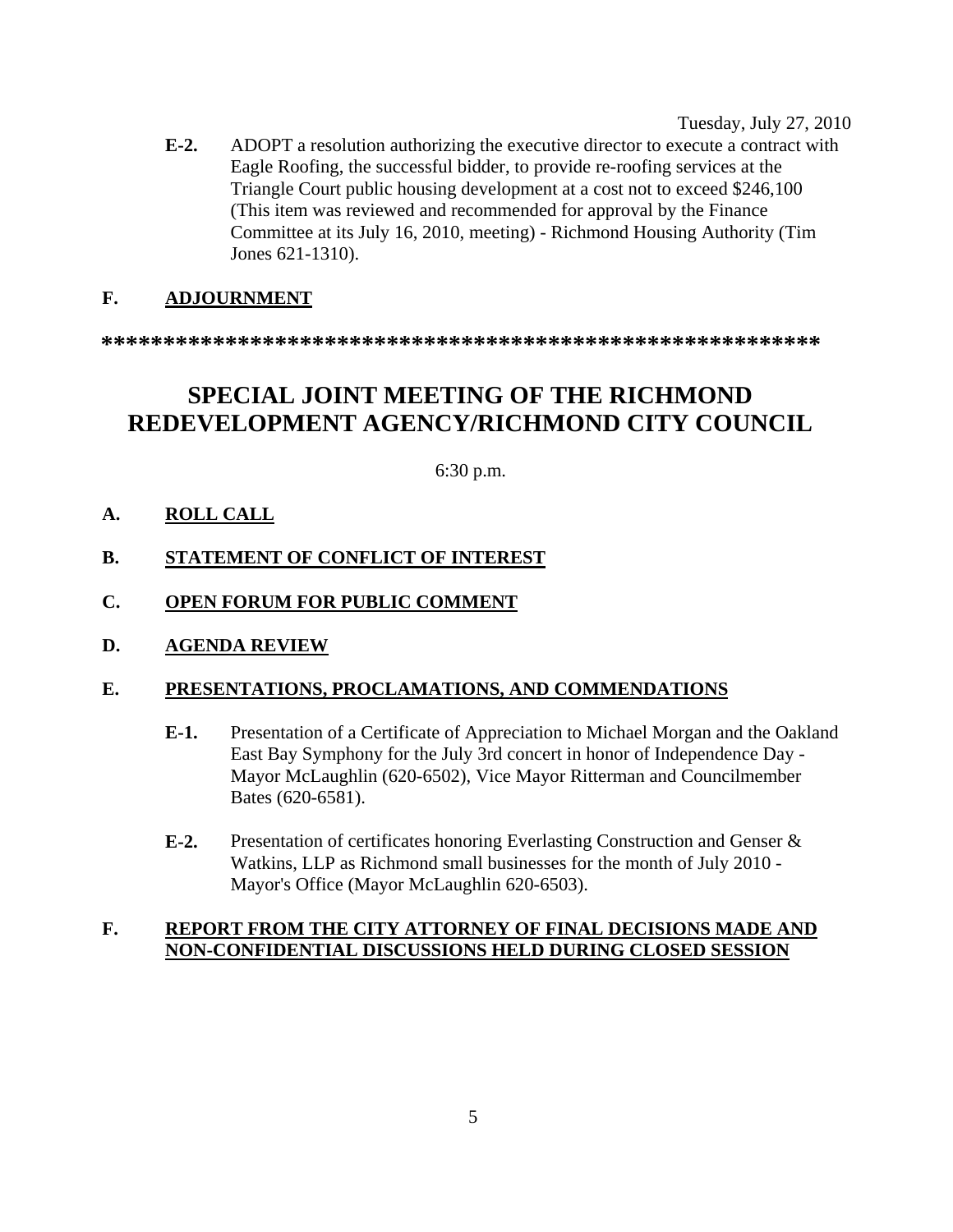#### **G. REDEVELOPMENT AGENCY BOARD CONSENT CALENDAR**

**G-1.** ADOPT a resolution approving and authorizing the executive director to execute a contract with artist Mildred Howard for the design, fabrication, and installation of public art for the Richmond Transit Village BART Parking Structure in an amount not to exceed \$200,000 (This item was reviewed and recommended for approval by the Finance Committee at its July 16, 2010, meeting) - Richmond Community Redevelopment Agency (Steve Duran/Alan Wolken 307-8140).

#### **H. CITY COUNCIL CONSENT CALENDAR**

- **H-1.** ADOPT an ordinance (second reading) establishing the wages, salary, and compensation for the new classification of Engineering Infrastructure Administrator (Salary Range No. 066: \$6,926 - \$8,419/month) - Human Resources Management (Leslie Knight 620-6600).
- **H-2.** APPROVE a three-year contract with ECMS, Inc. for the cleaning and repairing of firefighter personal protective equipment, in an amount not to exceed \$45,000 - Fire Department (Chief Michael Banks 307-8041).
- **H-3.** ADOPT a resolution authorizing standing order library purchases of materials and services from various vendors in an amount not to exceed a limit set forth per library materials/service description and not to exceed an aggregate total of \$434,000 for each Fiscal Year 2010-2011, 2011-2012, and 2012-2013 (This item was not reviewed by the Finance Committee because of meeting schedule changes; the item is placed on the agenda to allow uninterrupted processing of payments) - Library and Cultural Services (Monique A. le Conge 620-6555).
- **H-4.** APPROVE a contract with Post, Buckley, Schuh, and Jernigan (PBS&J), of Sacramento, to revise and finalize the administrative draft Environmental Impact Report (EIR) for Richmond's updated General Plan in an amount not to exceed \$150,000 and for a term extending to December 31, 2010 (This item was reviewed and recommended for approval by the Finance Committee at its July 16, 2010, meeting) - Planning and Building Services Department (Richard Mitchell 620-6705).
- **H-5.** APPROVE a contract with Envisionware, Inc. for the purchase of software, installation, and staff training to remotely manage the library's public access computer workstations in an amount not to exceed \$21,000 as allocated in the Fiscal Year 2010/11 Budget - Library and Cultural Services (Monique A. le Conge 620-6555).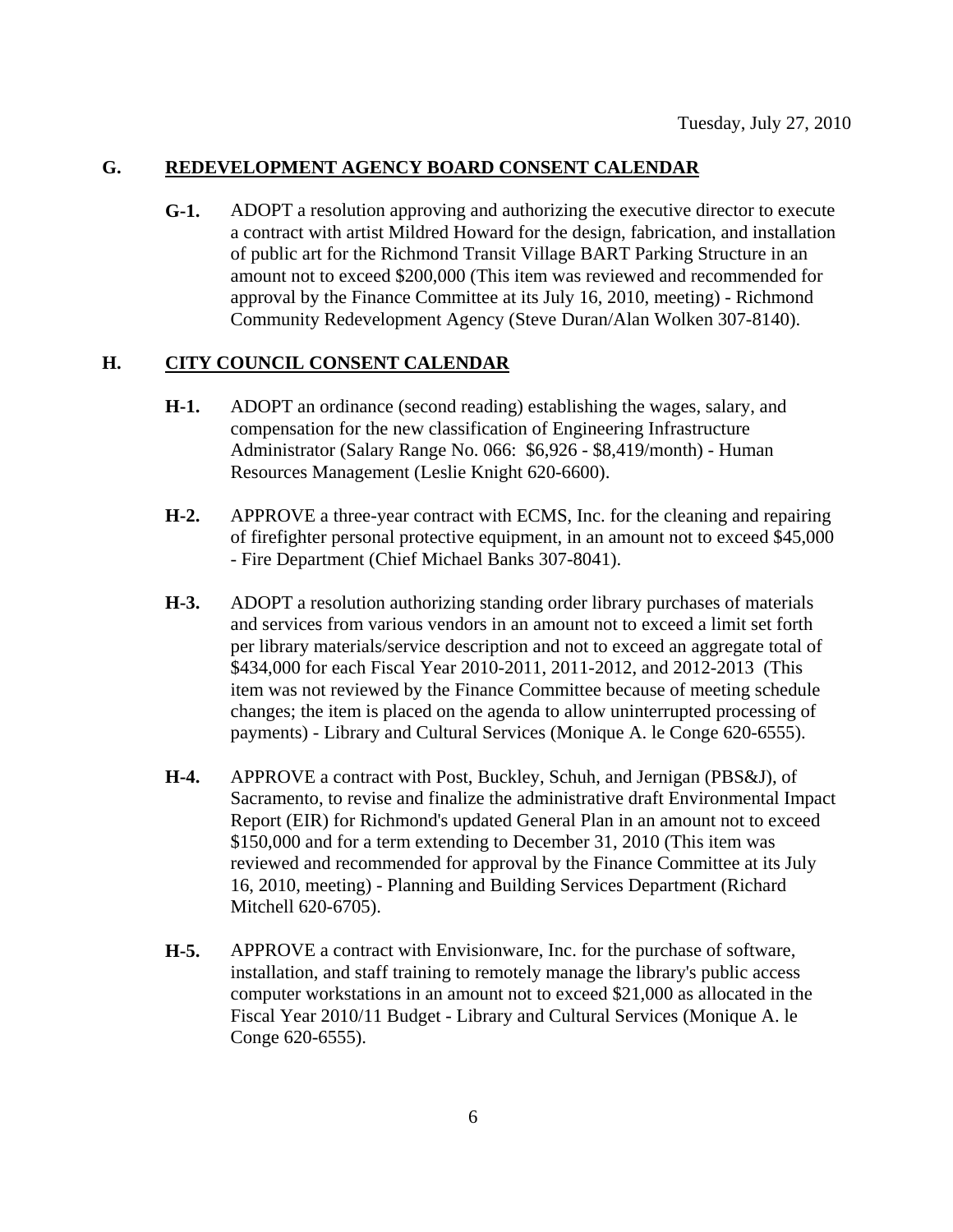Tuesday, July 27, 2010

- **H-6.** APPROVE a contract with Bay Area Community Resources for an AmeriCorps member to work in the Environmental Initiatives section of the City Manager's Office to support city-wide greenhouse gas (GHG) and litter reduction and climate action efforts from August 2010 to August 2011 in the amount of \$16,000. The \$16,000 will be funded by a grant from the California Department of Conservation City/County Payment Program - City Manager's Office (Bill Lindsay 620-6512).
- **H-7.** APPROVE a reimbursement to Cal-Oils, Lessee/Operator, at Terminal 2 for emergency repairs, performed by Manson Construction, to their docking facility fender system as a result of a marine vessel incident in the amount of \$35,742 - Port (Jim Matzorkis 215-4601).
- **H-8.** APPROVE the reimbursement of emergency repairs to the Honda Port of Entry Terminal Operator (Auto Warehousing Company) for emergency repairs performed to the wharf at Berth 8 as a result of a marine collision in the amount of \$29,013.45 - Port (Jim Matzorkis 215-4601).
- **H-9.** APPROVE the preparation of a design services contract with Liftech Consultants Inc. to complete the design, engineering, and bid document preparation of the Terminal 3 Office Building Expansion project in an amount not to exceed \$548,240 - Port (Jim Matzorkis 215-4601).
- **H-10.** APPROVE the Office of Neighborhood Safety (ONS) Vendor Services List (VSL) generated from the Request for Qualifications (RFQ) for Vendor Activities and Workshops (Life Skills and Supportive Services) to provide Life Skills and Supportive Services on an on-call basis for fiscal years July 1, 2010, through June 30, 2013, in an amount not to exceed \$200,000 per vendor per fiscal year (This item was reviewed and approved by the Finance Committee at its July 16, 2010, meeting) - Office of Neighborhood Safety (Devone Boggan 620-5421).
- **H-11.** APPROVE the third contract amendment with Neighborhood House of North Richmond to change the scope of work to align with the Expenditure Plan, increase the payment limit by \$196,912 to an amount not to exceed \$223,762, and extend the contract term to March 31, 2012, in order to fund specific activities described in the 2010/2011 Amended North Richmond Waste and Recovery Mitigation Fee Expenditure Plan (This item was reviewed and recommended for approval by the Finance Committee at its July 16, 2010, meeting) - City Manager's Office (Bill Lindsay 620-6512).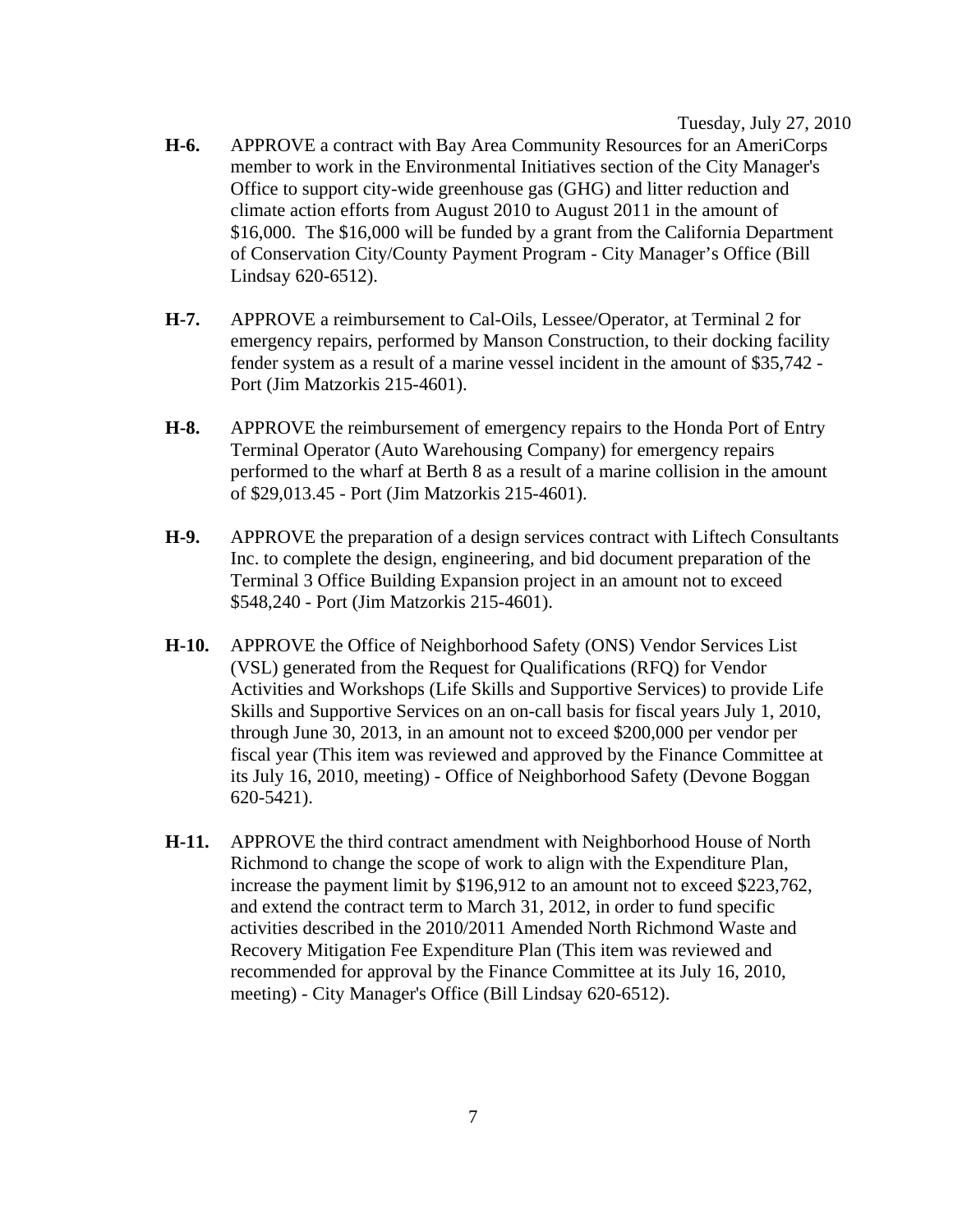- **H-12.** ADOPT a resolution renewing standing orders/outline agreements for technology-related goods and services from various vendors in an amount not to exceed \$250,000 per year per vendor for fiscal years 2010-2011 through 2012- 2013 (This item was reviewed and recommended for approval by the Finance Committee at its July 16, 2010, meeting) - Information Technology Department (Sue Hartman 620-6874).
- **H-13.** APPROVE a contract with Psomas to provide Geographical Information System (GIS) technical support regarding mapping the collection system and provide inspection services for the city's Pretreatment Program, in order to comply with the City's current National Pollutant Discharge Elimination System (NPDES) permit in an amount not to exceed \$265,000 (This item was reviewed and recommended for approval by the Finance Committee at its July 16, 2010, meeting) - Engineering Department (Edric Kwan 621-1825/Chad Davisson 621- 5486).
- **H-14.** APPROVE the purchase of a replacement street sweeper from Municipal Maintenance Equipment, for use in maintaining city-owned streets, in an amount not to exceed \$222,000 (This item was reviewed and recommended for approval by the Finance Committee at its July 16, 2010, meeting) - Public Works (Yader A. Bermudez 231-3009).
- **H-15.** APPROVE the use of U.S. Communities Contract with Home Depot for the purchase of city-wide maintenance and hardware supplies in an amount not to exceed \$135,000 per year for a period of three years (This item was reviewed and recommended for approval by the Finance Committee at its July 16, 2010, meeting.) - Finance Department (James Goins/Ofelia Alvarez 620-6699).
- **H-16.** APPROVE a construction contract with W. Bradley Electric Inc. in the amount of \$726,025, with a contingency and reserve not to exceed \$108,000, for the Park Plaza Neighborhood Series Street Light Conversion Project - Engineering Department (Edric Kwan 621-1825/Joel Camacho 621-5482).
- **H-17.** APPROVE an amendment to the contract with Liebert Cassidy Whitmore MP in the amount of \$110,000, bringing the total contract amount to \$205,000, to continue contract negotiations, legal consultation and employee training for the period July 1, 2009, through June 30, 2011. (This item was reviewed and recommended for approval by the Finance Committee at its meeting of July 16, 2010, meeting) - Human Resources Management (Leslie Knight 620-6602).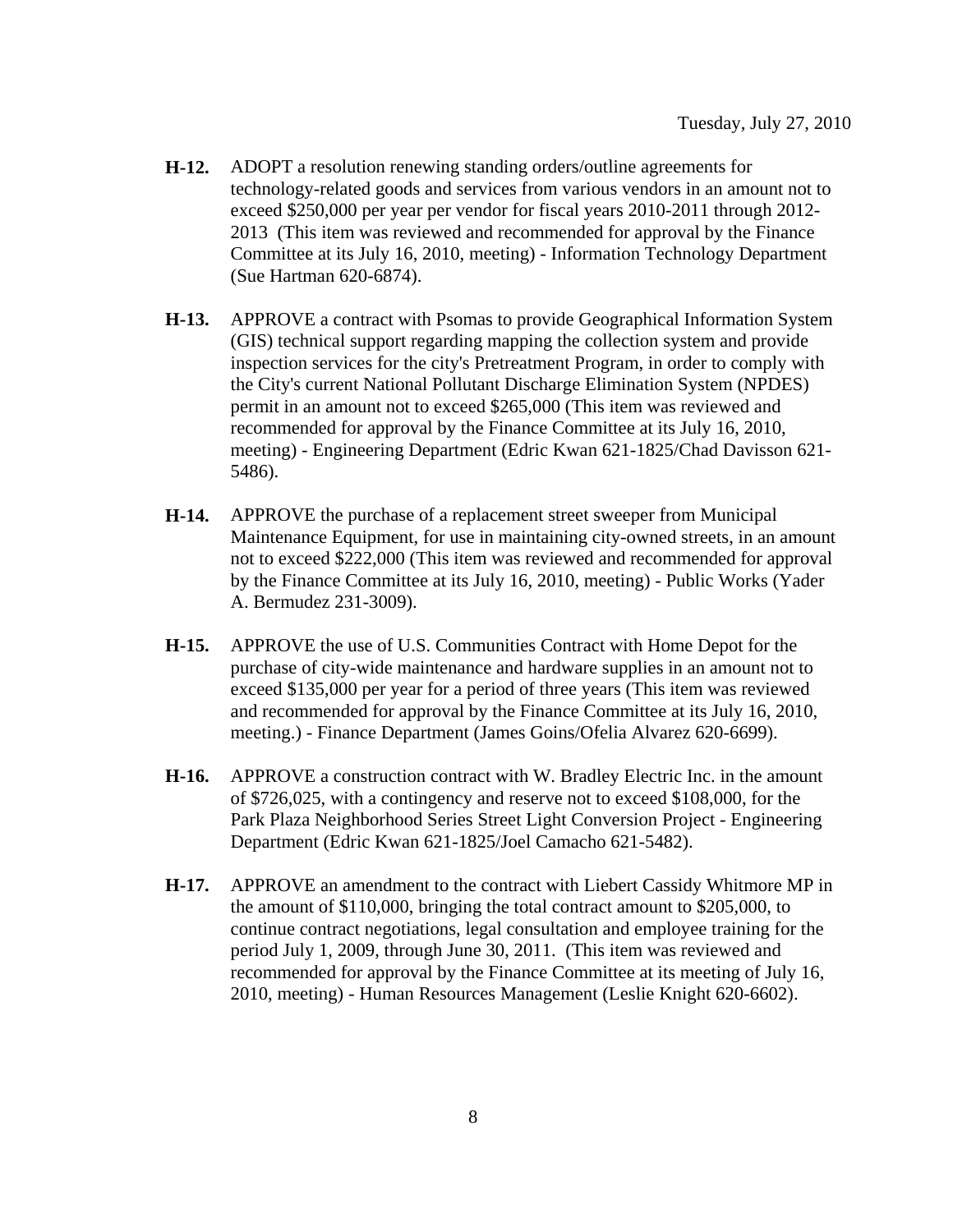- **H-18.** AUTHORIZE payment for Richmond's share of the West County Agency's Fiscal Year 2010-2011 Budget in an amount not to exceed \$119,085 (This item was reviewed and recommended for approval by the Finance Committee at its July 16, 2010, meeting) - Engineering Department (Edric Kwan/Chad Davisson 621-5486).
- **H-19.** APPROVE an amendment to the federal Economic Development Administration (EDA) grant-funded contract with Alex Brennan, MCP, increasing the contract amount by \$1,662.50, for a total amount of \$39,912.50, to create a presentation on the green business development plan for local business groups - City Manager's Office (Bill Lindsay 620-6512).
- **H-20.** APPROVE an amendment to the contract with Wise, Jansey, Elstner Associates (WJE) to estimate the costs of recommended work to stabilize historic buildings as documented in their recently completed Point Molate Emergency Stabilization Assessment Report in the amount of \$3,000 for a total amount of \$13,000 - City Manager's Office (Bill Lindsay 620-6512).
- **H-21.** APPROVE a grant award to the Office of Neighborhood Safety (ONS) in the amount of \$382,639 in California Gang Reduction and Intervention Program (CalGRIP III) funding from the California Emergency Management Agency (CalEMA) to confront the issue of gang violence in the City of Richmond (This item was reviewed and recommended for approval by the Finance Committee at its July 16, 2010, meeting) - Office of Neighborhood Safety (Devone Boggan 620-5421).
- **H-22.** AUTHORIZE the city manager to select and enter into a contract with an executive search firm to conduct a recruitment to fill the Library & Community Services Director position in an amount not to exceed \$30,000 - Human Resources Management (Leslie Knight 620-6600).
- **H-23.** APPROVE the minutes for the March 23, 2010, Council Meeting City Clerk's Office (Diane Holmes 620-6513).
- **H-24.** APPROVE a sole-source agreement to purchase a three-year standard public safety communications and record-keeping software maintenance agreement from September 1, 2010, to September 30, 2013, with New World Systems Corporation, in an amount not to exceed \$770,997 (This item was reviewed and recommended for approval by the Finance Committee at its July 16, 2010, meeting - Police Department (Chief Chris Magnus 621-1802).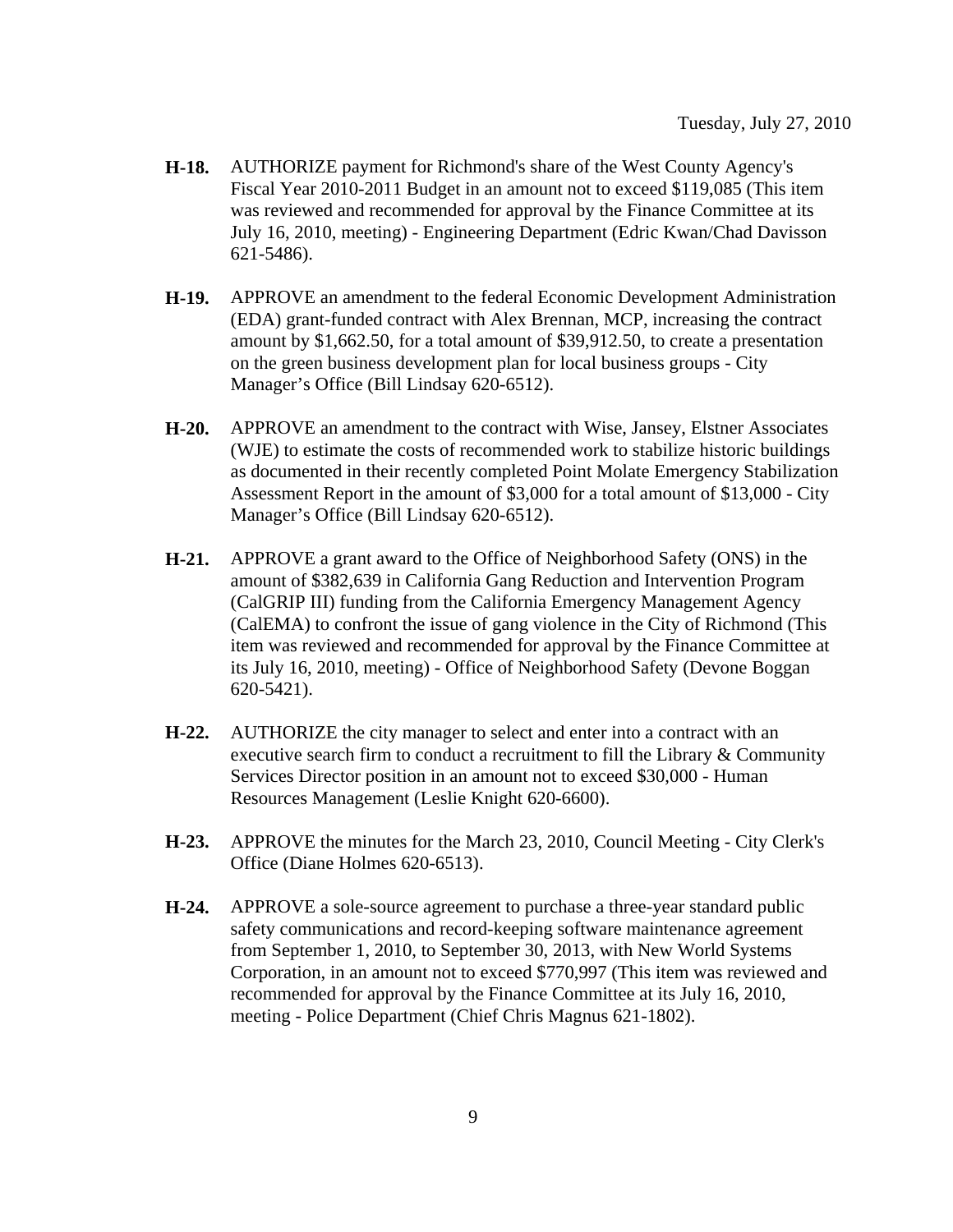- **H-25.** APPROVE the purchase of public safety communications and records management hardware (servers), software, maintenance, and a professional services contract for a three-year period from September 1, 2010, through August 31, 2013, with New World Systems in an amount not to exceed \$32,385 - Police Department (Chief Chris Magnus 621-1802).
- **H-26.** ADOPT two resolutions declaring the official intent of the City of Richmond to reimburse itself for certain capital expenditures from the proceeds of indebtedness. One resolution applies to Recovery Zone Economic Development Bonds and one resolution applies to Wastewater Revenue Bonds - Finance Department (James Goins 620-6740).
- **H-27.** APPROVE the activities and expenditures associated with the CalGRIP III Grant Award in the amount of \$382,639, to include the right to negotiation and enter into contracts with the City of San Pablo (\$114,791), City of Richmond's Employment and Training Department (\$66,961), RYSE Inc. (\$114,791), Office of Neighborhood Safety Administrative Cost (\$9,569), and contract services for a Job Development and Placement Specialist (\$76,527) (This item was reviewed and recommended for approval by the Finance Committee at its July 16, 2010, meeting) - Office of Neighborhood Safety (Devone Boggan 620-5421).
- **H-28.** ADOPT an ordinance (second reading) amending Richmond Municipal Code Chapter 11.86 (Bingo Games) to eliminate the restriction on the number of days per week that an organization may conduct bingo games and to ensure that all charitable bingo gaming is conducted in a manner that preserves the public safety and welfare - City Attorney's Office (Randy Riddle 620-6509).
- **H-29.** ADOPT an ordinance (second reading) amending provisions of the Richmond Municipal Code to allow businesses serving food and beverages to obtain an encroachment permit and, in certain cases, a conditional use permit, to use public sidewalks for outdoor dining - Planning and Building Services Department (Richard Mitchell 620-6706).
- **H-30.** ADOPT an ordinance (second reading) adding Chapter 7.102 (Medical Marijuana Collectives) to the Richmond Municipal Code - City Attorney's Office (Randy Riddle 620-6509).
- **H-31.** APPROVE a second contract amendment with Colantuono & Levin, P.C. for representation in connection with options to increase revenues for city services, increasing the contract amount by \$15,000, for a total of \$25,000 and extending the term of the contract to June 30, 2010 - City Attorney's Office (Randy Riddle 620-6509).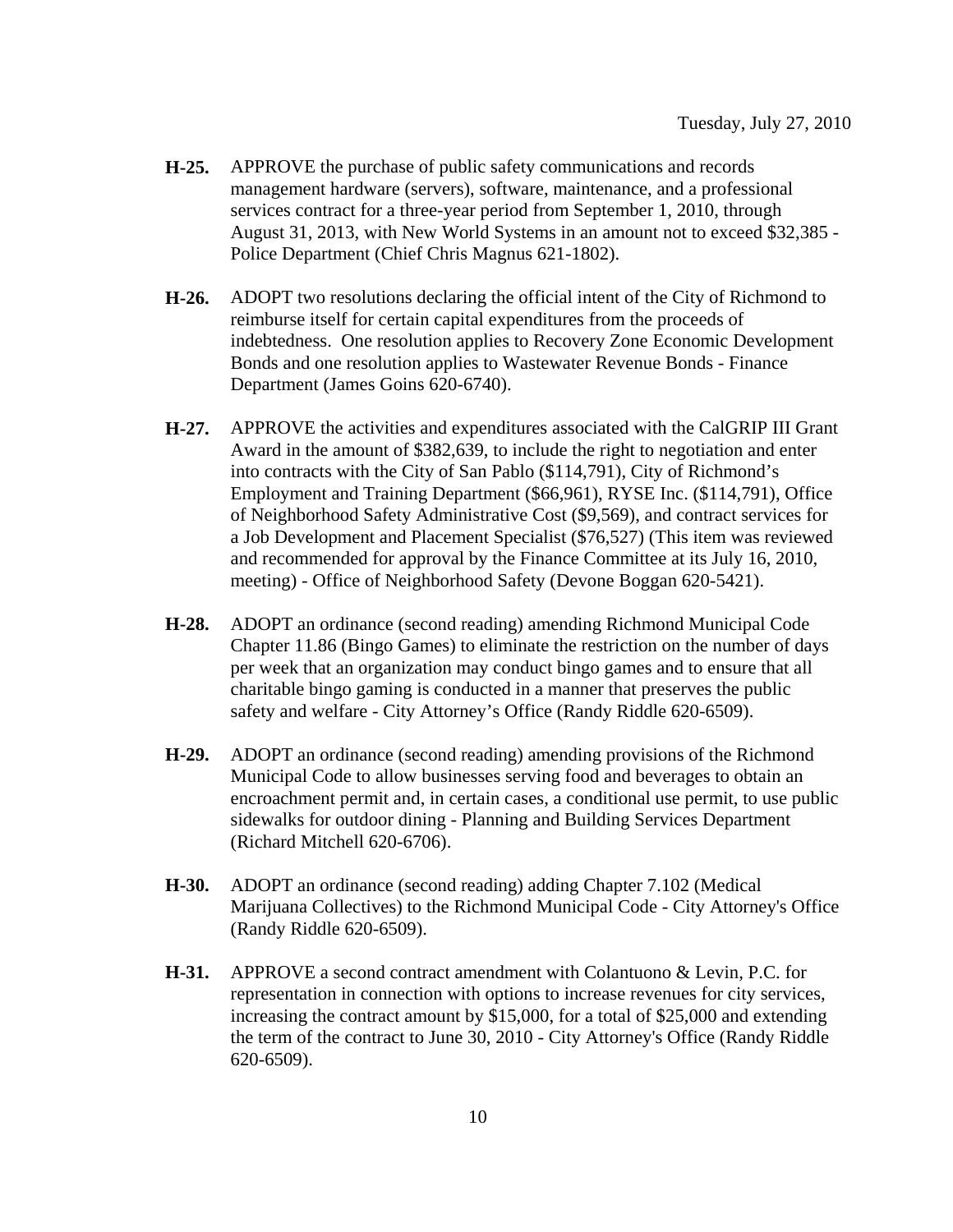Tuesday, July 27, 2010

- **H-32.** ADOPT a resolution authorizing the acceptance and appropriation of \$12,856 from the California State Department of Conservation's 2009/10 City/County Payment Program - City Manager's Office (Bill Lindsay 620-6512).
- **H-33.** APPROVE the following re-appointment: Contra Costa Mosquito and Vector Control District: Soheila Bana, Incumbent, term expiring September 11, 2013 - Mayor's Office (Mayor McLaughlin 620-6503).
- **H-34.** ADOPT an ordinance (second reading) amending Richmond Municipal Code Chapter 6.06.074 to require evaluation for historical significance prior to demolition of a structure more than 50 years old and changes the name of the Historic Preservation Advisory Committee to the Historic Preservation Commission - Mayor McLaughlin (620-6502) and Councilmember Butt (620- 6581).
- **H-35.** APPROVE a term sheet and DIRECT the city attorney to prepare, and the city manager to execute, a lease with Contra Costa County and a sublease with Solar Richmond consistent with the approved term sheet for 6000 square feet of space at 2730 Maine Avenue, Richmond for use by Solar Richmond as classroom and training space for a term of five years with an initial expenditure by the city of approximately \$75,000 for tenant improvements to be repaid by Solar Richmond over the term of the lease, and other terms and conditions set forth in the term sheet included in the agenda materials - Mayor McLaughlin (620-6502) and Councilmember Butt (620-6581).

### **I. PUBLIC HEARINGS**

**I-1.** ADOPT a resolution allowing the sanitary and storm sewer fees to be collected on the annual 2010-2011 property tax rolls - Engineering Department (Edric Kwan/Chad Davisson 620-5486).

### **J. ORDINANCES**

**J-1.** INTRODUCE an ordinance (first reading) adding Chapter 47 to Article XIII of the Richmond Municipal Code to create a comprehensive framework for the administration of pipeline franchises in the City of Richmond - City Attorney's Office (Randy Riddle 620-6509).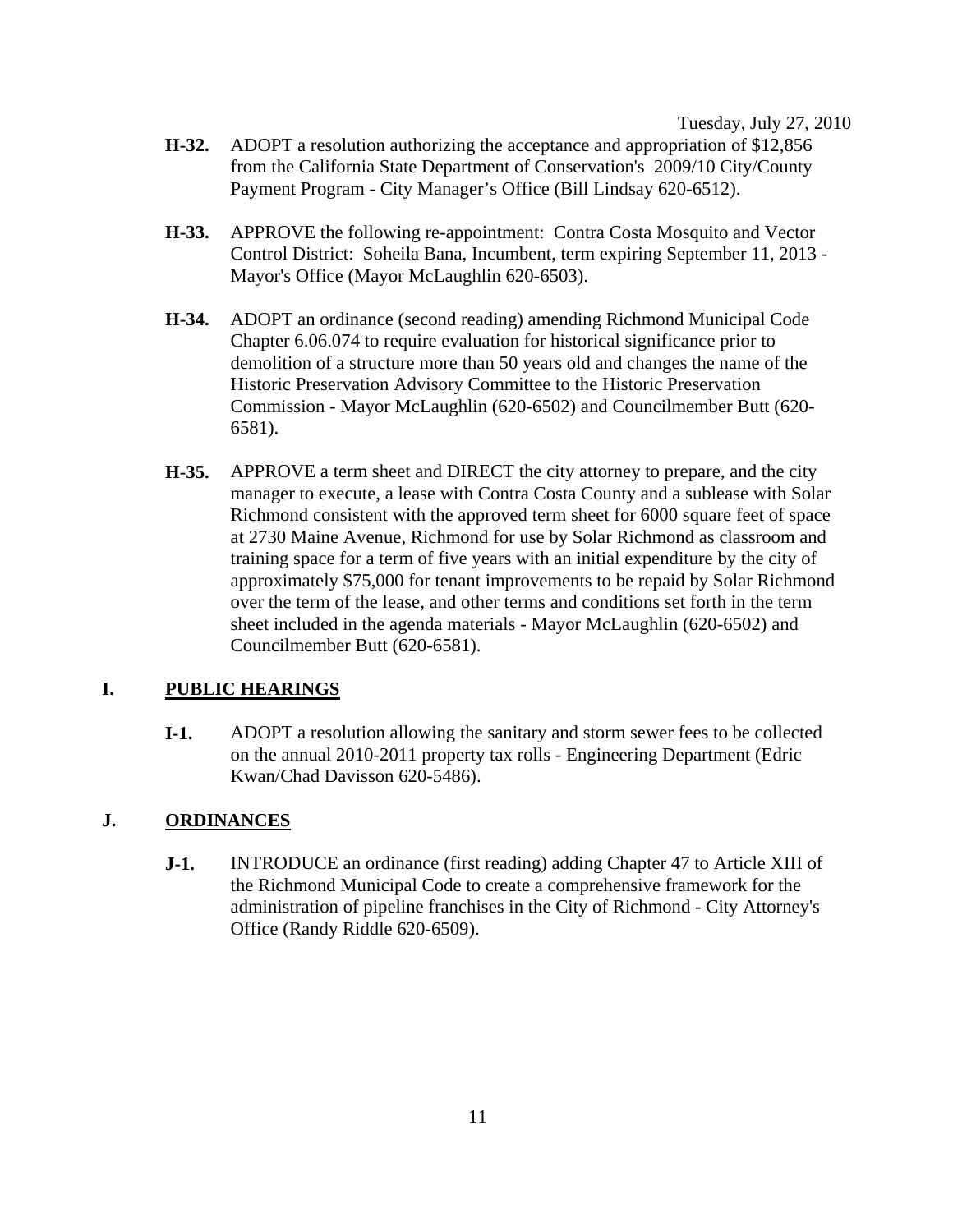### **K. RESOLUTIONS**

**K-1.** ADOPT a resolution in support of the California Jobs Budget - Vice Mayor Ritterman and Councilmember Lopez (620-6581).

### **L. COUNCIL AS A WHOLE**

#### **L-1. THIS ITEM WAS WITHDRAWN FROM THE AGENDA**

- **L-2.** DIRECT staff to draft an ordinance similar to the City of Oakland's that would license and tax large-scale marijuana farms in industrial areas to supply the city's future unlimited number of marijuana dispensaries, and review policies that could include smaller and medium-sized farmers - Councilmember Butt (620- 6581).
- **L-3.** CONSIDER directing staff to prepare a plan to preserve the North Richmond Shoreline Development in order to permit all stakeholders to work together to save the shoreline for recreational shoreline uses by developing a workable plan to achieve a voluntary relocation of the Richmond Rod and Gun Club - Councilmember Rogers (620-6581).
- **L-4.** CONSIDER placing a measure on the November 2010 ballot that sets the business license fee (tax) for marijuana businesses at 10 percent of gross receipts, or such other rate as the Council may set - Councilmember Butt (620- 6581).
- **L-5.** CONSIDER submitting to Richmond voters at the November 2010 Election an advisory measure on whether the city should incorporate community lowintensity commerce and recreation land uses for the North Shoreline into the General Plan - Councilmember Butt (620-6581).

### **M. STUDY SESSION**

**M-1.** ACCEPT a presentation and report by Discovering the Reality of Our Community (DROC), a Bay Area Community Resources Program at John F. Kennedy, DeAnza, and El Cerrito High Schools, that looks at underage drinking and drug use in Richmond - Mayor's Office (Mayor McLaughlin 620-6503).